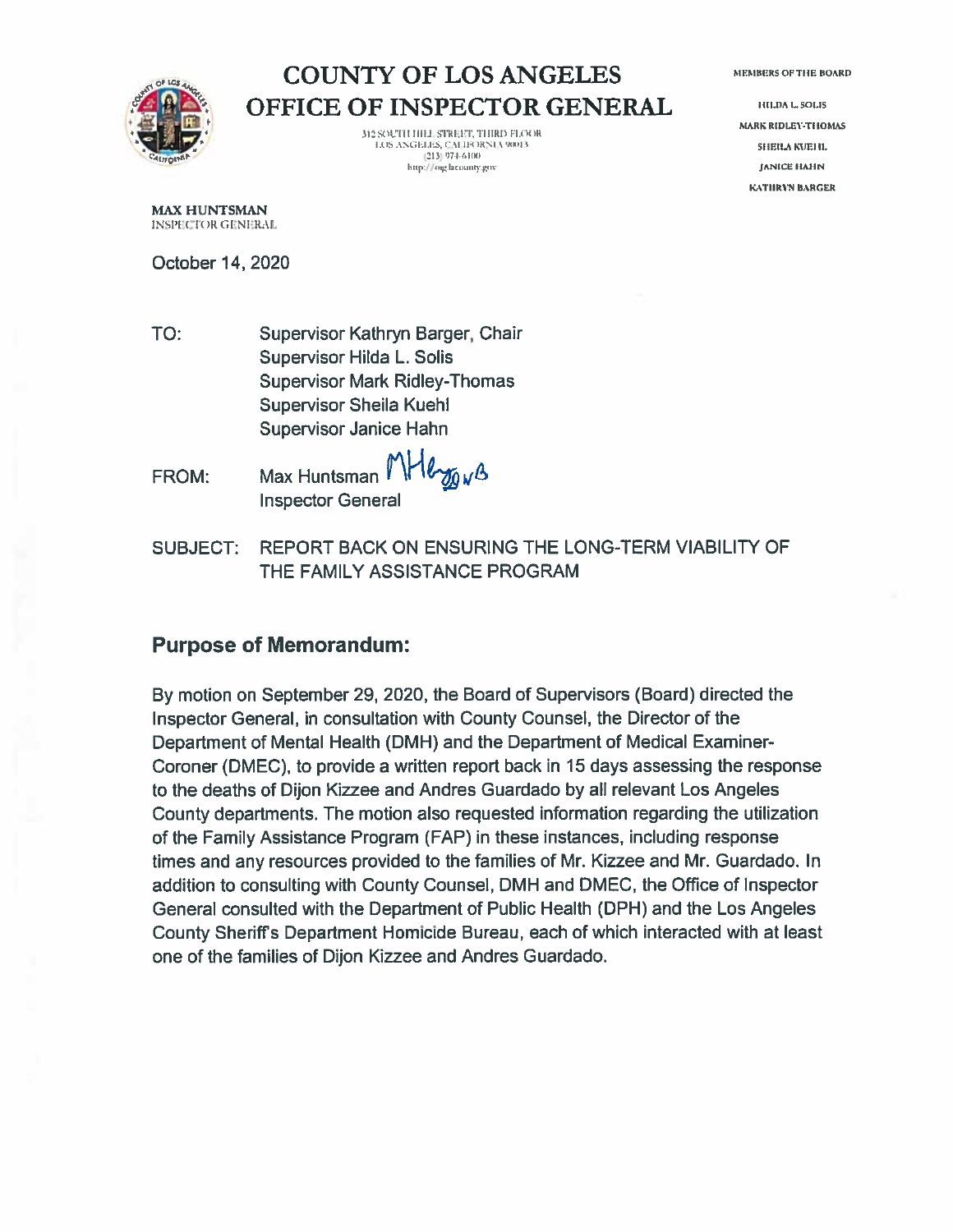# **Crime Scene Investigation, Evidence Collection, and Preserving the Dignity of the Deceased**

Both the Los Angeles County Sheriff's Department (Sheriff's Department) and the Department of Medical Examiner-Coroner (DMEC) have established protocols for preserving homicide crime scenes and transporting decedents.

## **Los Angeles Sheriff's Department<sup>1</sup>**

When investigating deputy-involved shootings, the Homicide Bureau must document all evidence that will aid in determining not only the legality of the acts of the involved employees, but also the acts of the deceased and the others who were present immediately prior to the shooting. In some cases, there may be evidence of criminal conduct by others that must be investigated as well.

Homicide investigations require methodical and thorough collection of evidence. Photographs are taken, evidence is identified and recovered, and measurements are taken. The scene should not be disturbed before the District Attorney Justice System Integrity Division, Sheriff's Department Internal Affairs Bureau, and Office of Inspector General personnel arrive on scene. While evidence is identified and collected the Sheriff's Department Homicide Bureau is charged with maintaining the dignity of the deceased by working with DMEC personnel to have the deceased person transported from the scene as soon as practicable and by placing visual barriers to shield the deceased from public view until DMEC personnel remove the decedent.

This protocol is addressed in Field Operations Directive 09-003, which establishes procedures for crime scene barriers. Once the barrier is erected, the directive requires that it remain in place until the Homicide Bureau detectives have it removed or until the conclusion of the investigation and recovery of the deceased by the Medical Examiner-Coroner's Office.

California Government Code section 27491.2 prohibits anyone from disturbing or moving the deceased from the place of death without the permission of DMEC. Any alteration of the decedent influences the interpretation of the scene. For example, in forensic medicine the practice of covering the decedent with a sheet is not advised, since this may remove or introduce trace evidence.

 $<sup>1</sup>$  DMH, the Sheriff's Department and DMEC were cooperative and responded promptly and</sup> thoroughly to our request for information. DMEC and DMH each submitted reports to the Office of Inspector General. Portions of their reports have been incorporated verbatim. Each agency was provided with a copy of this report for input and validation, as was Los Angeles County Counsel.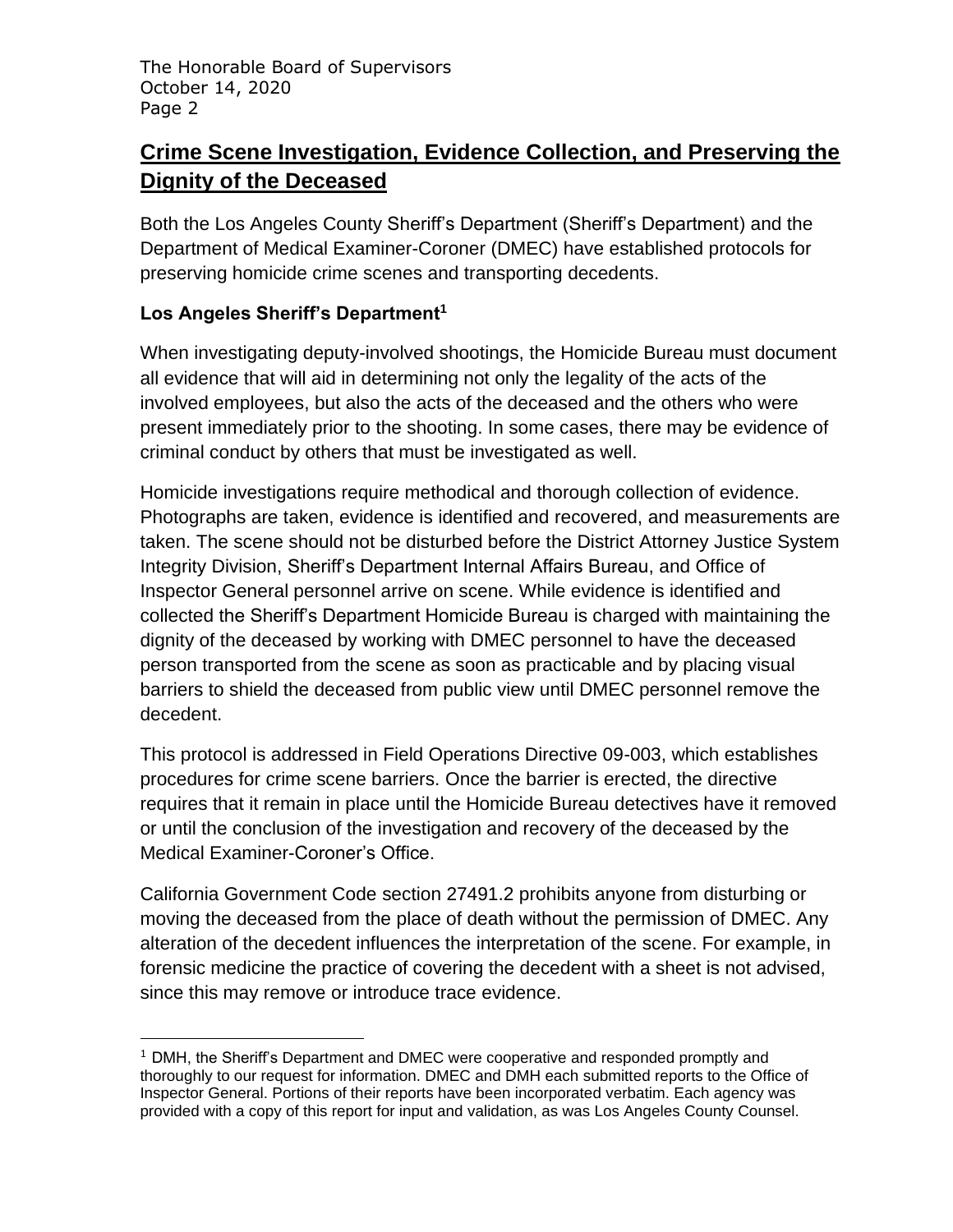According to information provided by Captain Kent Wegener of the Sheriff's Department Homicide Bureau, barriers were used at the scenes of the deputyinvolved shootings of both Andres Guardado and Dijon Kizzee. Other makeshift barriers were also employed at each scene. Office of Inspector General personnel responded to both of these scenes and saw that efforts had been taken to shield the deceased from public view. The Sheriff's Department's barriers do not preclude media helicopters from broadcasting aerial views of the crime scene.

#### **DMEC's Response to Law Enforcement Officer-Involved Deaths**

DMEC is responsible for investigating fatal deputy-involved shootings that occur in Los Angeles County. In accordance with California Government Code section 27491, DMEC has the statutory responsibility to inquire into and determine the circumstances, manner, and cause of all deaths that fall under its jurisdiction. The possible causes of death include any suspected homicide, suicide, or accidental deaths and any natural death where there either is no physician to sign a death certificate, or the physician is unwilling or legally prohibited from doing so.

In deputy-involved shooting cases, the Sheriff's Department typically notifies DMEC immediately when the deceased is pronounced dead at the scene. DMEC does not respond to the scene at the time of this first notification because homicide investigators have not completed processing the crime scene. There is a general concern by DMEC personnel that the process of removing the deceased might disturb the scene or interfere with the evidence collection process. Accordingly, DMEC waits for a second notification from the Sheriff's Department that the collection of evidence is completed. Upon this second call, a DMEC investigator is assigned and responds to the scene. Because the collection of evidence is a lengthy process, the deceased may remain at the scene for hours prior to DMEC's arrival.

While the DMEC investigator conducts their physical examination in deputy-involved shooting cases, DMEC typically advises staff to position vehicles or requests Sheriff's Department personnel to hold up sheets to block the view of bystanders.

In the cases of Mr. Andres Guardado and Mr. Dijon Kizzee, DMEC response times are provided below.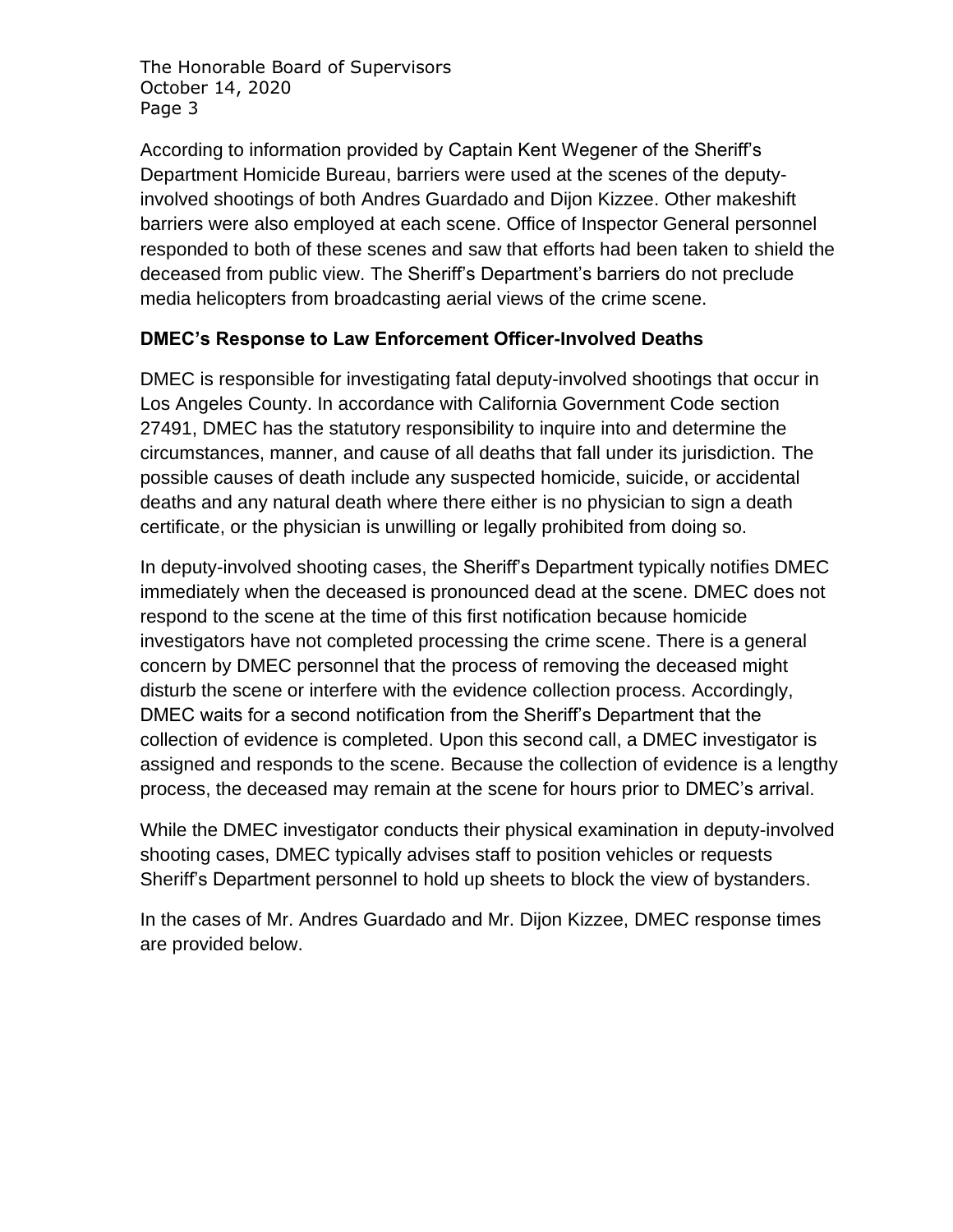| <b>Guardado Response Times</b>             |                            |
|--------------------------------------------|----------------------------|
| Time of death                              | June 18, 2020 at 6:01 p.m. |
| Time of "first call" from LASD             | June 18, 2020 at 6:57 p.m. |
| Time investigator is assigned <sup>2</sup> | June 19, 2020 at 2:10 a.m. |
| Time investigator arrives on the scene     | June 19, 2020 at 2:38 a.m. |
| Time investigator left the scene           | June 19, 2020 at 4:05 a.m. |

| <b>Kizzee Response Times</b>           |                                 |
|----------------------------------------|---------------------------------|
| Time of death                          | August 31, 2020 at 3:27 p.m.    |
| Time of "first call" from LASD         | August 31, 2020 at 4:46 p.m.    |
| Time investigator is assigned          | August 31, 2020 at 9:52 p.m.    |
| Time investigator arrives on the scene | August 31, 2020 at 10:30 p.m.   |
| Time investigator left the scene       | September 1, 2020 at 12:15 a.m. |

## **Communication with Families of the Deceased**

#### **DMEC Protocols for Communication with Families**

While at the scene, the DMEC investigator will speak to the deceased's family, if present, to determine the decedent's legal next-of-kin and provide preliminary information. DMEC is legally responsible for notifying the decedent's next-of-kin. In the case of officer-involved shootings, the responding law enforcement agency may request to make the next-of-kin notification as part of its investigative process. In these instances, DMEC staff request that the DMEC investigator be immediately notified and provided next-of-kin contact information once the law enforcement agency makes the initial notification. The DMEC investigator will then follow-up with the decedent's family. In all other cases, the DMEC investigator will respond to the home address or location of the next-of-kin and attempt to make notification.

According to DMEC, when DMEC staff speak with the next-of-kin at the scene, at another location or over the phone, the investigator is to provide them with the following information:

 $<sup>2</sup>$  DMEC investigators are typically assigned within a few minutes after receiving the second call from</sup> the responding law enforcement agency. According to DMEC, the time of the second call is not recorded. Regarding both of these deputy-involved shootings, DMEC reports that a DMEC investigator was assigned within minutes of the second call.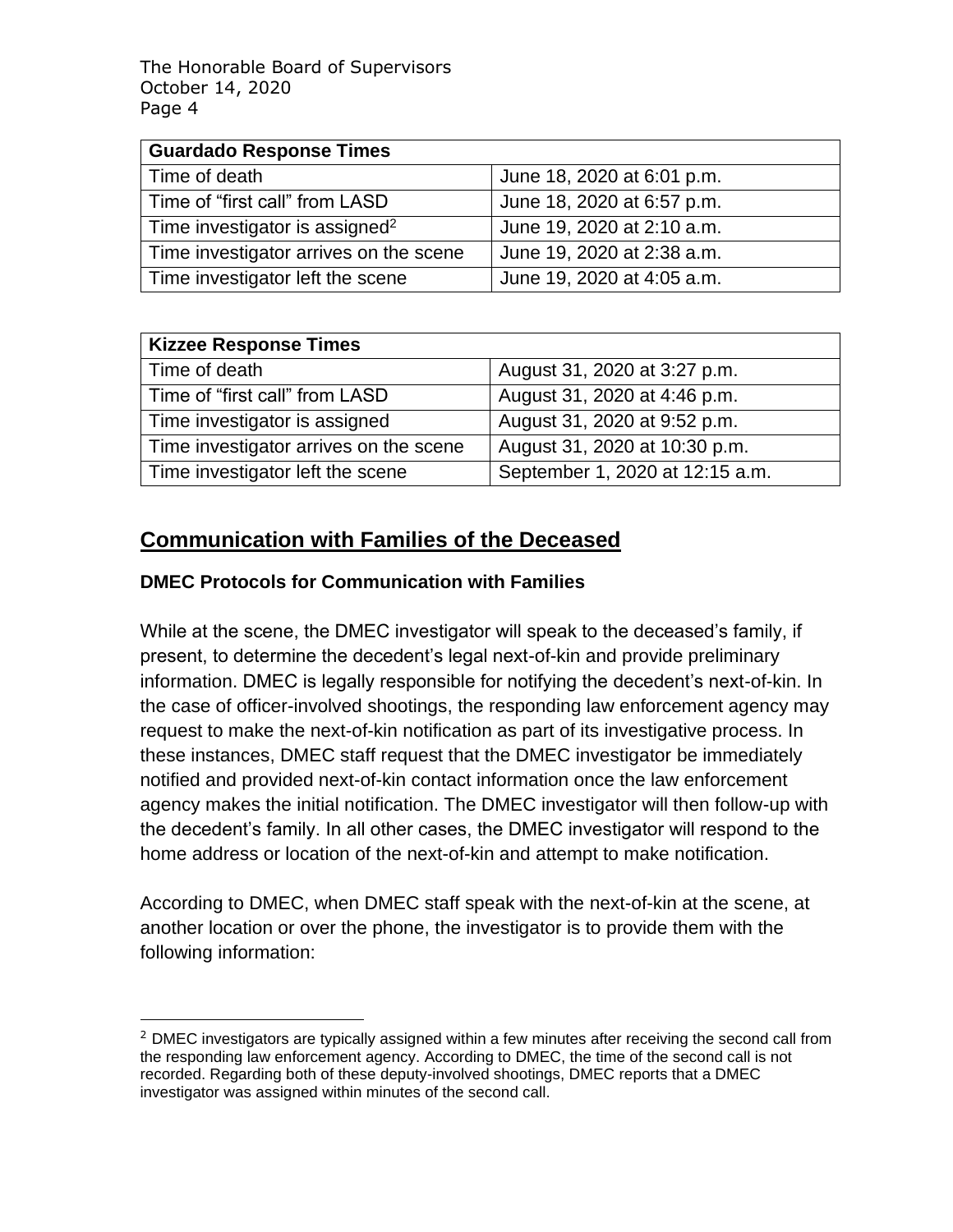- DMEC handling investigator contact information;
- Coroner case number;
- Handling law enforcement agency contact information;
- Description of basic circumstances of death;
- Overview of the DMEC process, including timelines for exam completion and the release of the decedent's body;
- Information on locating a mortuary and making funeral arrangements;
- Instructions on collecting the decedent's property;
- Information on the death certificate process and the availability of the autopsy report,<sup>3</sup> including expected timeframe.

At times, the family member with whom DMEC staff initially speak to at the scene may not be the legal next-of-kin. Therefore, DMEC investigators will subsequently contact the legal next-of-kin and share the information listed above. If family is present at the scene, the DMEC investigator makes the determination of whether the family can view the decedent's body. This is generally based on the observed behavior and circumstances surrounding the investigative scene.

## **DMEC Coordination with the Family Assistance Program**

DMEC and Department of Mental Health (DMH) collaborate throughout the Family Assistance Program (FAP) case process. DMEC investigators work with DMH staff when DMH staff is present at the scene. In all cases, DMEC supervisors are to provide follow-up case information to DMH staff, which includes the sharing of nextof-kin information, case status updates, as well as answer questions about the DMEC processes. DMH staff may interact with DMEC staff multiple times throughout the life of a case.

To better communicate with and address the needs of the families, DMEC reports that it is drafting a written resource brochure outlining DMEC's services and providing helpful information to grieving families. The brochure will also include information about the FAP program.

 $3$  The DMEC Investigator will only address the autopsy report with the decedent's family. The family is advised that the autopsy report is a public document and does not contain photographs. The final autopsy report includes the toxicology report, DMEC investigator's report and the medical examiner's report.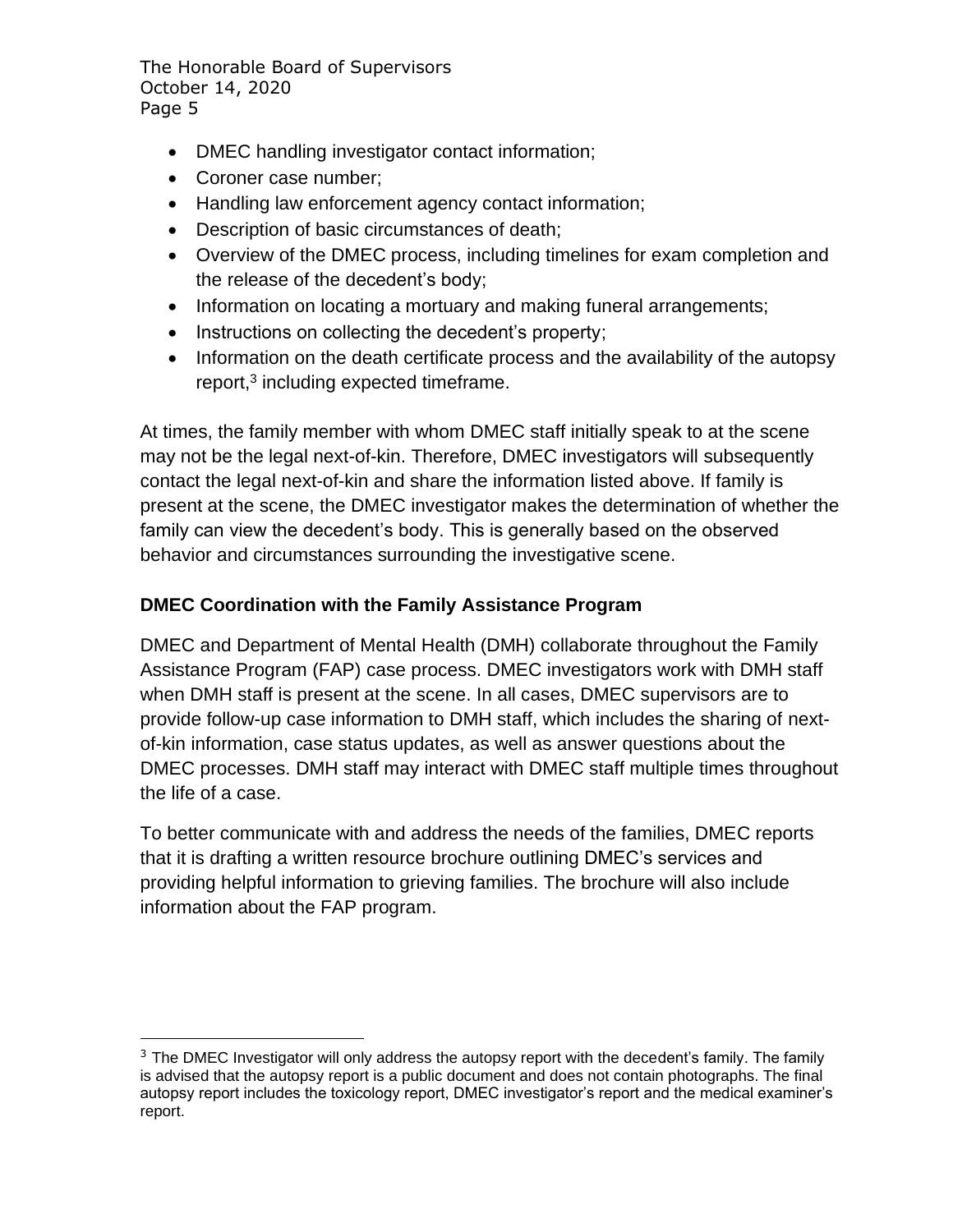## **Multi-Departmental Involvement in Next-of-Kin Notification and FAP**

## **Communication with Family Members on the Day of the Shooting**

While DMEC is legally responsible for notifying the next-of-kin, circumstances at the crime scene often dictate that the Sheriff's homicide investigators or DMH make the initial notification. In multiple instances family members arrive at the crime scene upset and seeking information. Compassion dictates that such information be communicated in a trauma-informed<sup>4</sup> way and as soon as feasible. The circumstances regarding notification to the Guardado and Kizzee families are illustrative of ways families are notified that a family member has been killed in a deputy-involved shooting.

#### Andres Guardado

According to the Sheriff's Department, following the shooting of Andres Guardado, Homicide Bureau investigators interviewed Mr. Guardado's parents at the scene. DMH was notified of the shooting by the Sheriff's Department Homicide Bureau. Two family assistance advocates, both Licensed Clinical Social Workers, arrived and met with the lead homicide investigator at the command post in Gardena. The homicide investigator confirmed that Mr. Guardado had been shot and had died as a result of his injuries. He informed the family that an investigation was underway. He then introduced the family assistance advocates to Mr. Guardado's family members at the location.

DMH indicates that the family assistance advocates provided information to the family in Spanish and offered emotional support to the parents and other family members who were present. Mr. Guardado's parents asked to see their son. They were distraught that they were not permitted to enter the scene to see him. Sheriff's Department personnel informed the parents that DMEC needed to complete its investigation before they could be permitted into the crime scene. Andres Guardado's cousin was identified as a family spokesperson/advocate. DMH staff

<sup>&</sup>lt;sup>4</sup> "A program, organization, or system that is trauma-informed realizes the widespread impact of trauma and understands potential paths for recovery; recognizes the signs and symptoms of trauma in clients, families, staff, and others involved with the system; and responds by fully integrating knowledge about trauma into policies, procedures, and practices, and seeks to actively resist retraumatization." [\(The Substance Abuse and Mental Health Services Administration's \(SAMHSA\)](https://ncsacw.samhsa.gov/userfiles/files/SAMHSA_Trauma.pdf)  [Concept of Trauma and Guidance for a Trauma-Informed Approach.](https://ncsacw.samhsa.gov/userfiles/files/SAMHSA_Trauma.pdf)) [The Center for Disease Control](https://www.cdc.gov/cpr/infographics/6_principles_trauma_info.htm)  [and Prevention recognizes the concept of trauma-informed care for issues of public health;](https://www.cdc.gov/cpr/infographics/6_principles_trauma_info.htm) the concept applies in situations where the care is being provided to a person who has suffered trauma.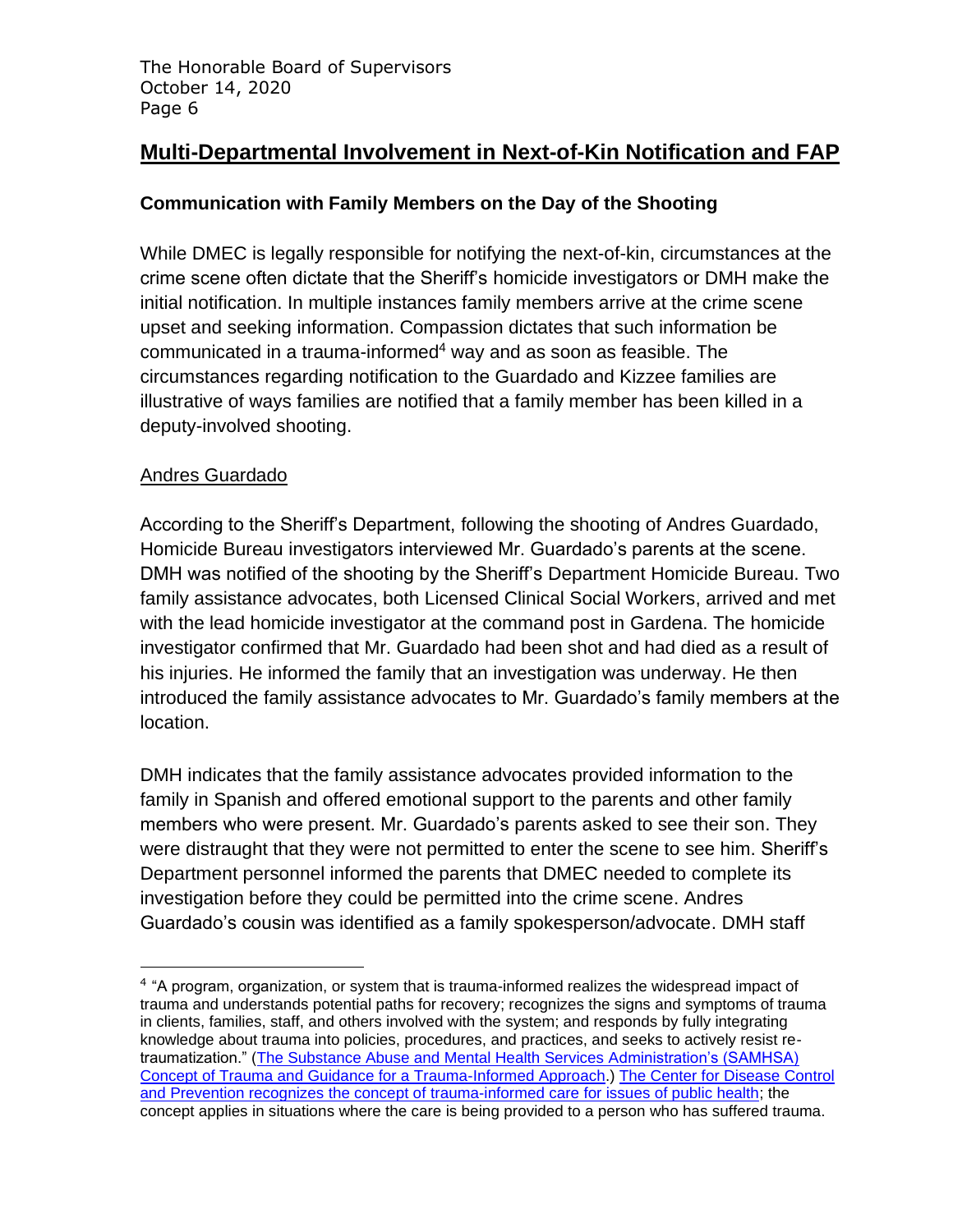exchanged information with this cousin based upon his representation that he was helping Andres Guardado's father.

DMEC did not have contact with any member of Mr. Guardado's family at the scene.

The Sheriff's Department reports that no one from the Sheriff's Department Homicide Bureau has had contact with the Guardado family since the night of the shooting. The Sheriff's Department is aware of pending civil litigation by the family and that the family is represented by counsel.

#### Dijon Kizzee

According to the information provided by the Sheriff's Department, on the night of the deputy-involved shooting of Dijon Kizzee, homicide investigators spoke with two women at the scene who identified themselves as Dijon Kizzee's aunts. Although it could not be verified that the women were his relatives, one of the homicide investigators personally walked the aunts to the location of the incident and allowed them to view Mr. Kizzee's body once it was presentable and on the gurney. This was done with the permission of the DMEC investigator. The aunts provided the homicide investigators with Mr. Kizzee's next-of-kin information and informed homicide investigators that they had already notified Mr. Kizzee's father.

According to both the Sheriff's Department and DMH, following the deputy-involved shooting of Mr. Kizzee, the Sheriff's Department's Homicide Bureau contacted the DMH Family Assistance Program. DMH reports that a lieutenant with the Homicide Bureau informed the DMH family assistance advocate that community members had gathered at the scene. According to the Sheriff's Department, approximately 100 protesters were gathered at the scene. The family assistance advocate was informed that there was no family on scene and the investigation was underway. According to DMH, after this information was conveyed DMH made a decision not to go to the scene. The Sheriff's Department notified DMH about the next of kin on September 9, 2020.

DPH's contracted agency for Street Outreach and Community Violence Intervention Services in Westmont West Athens was also notified of the shooting by the South Los Angeles Station's Watch Commander following a protocol that DPH established with the Sheriff's Department where intervention workers are notified of violent incidents in the community. Upon learning of the deputy-involved shooting, an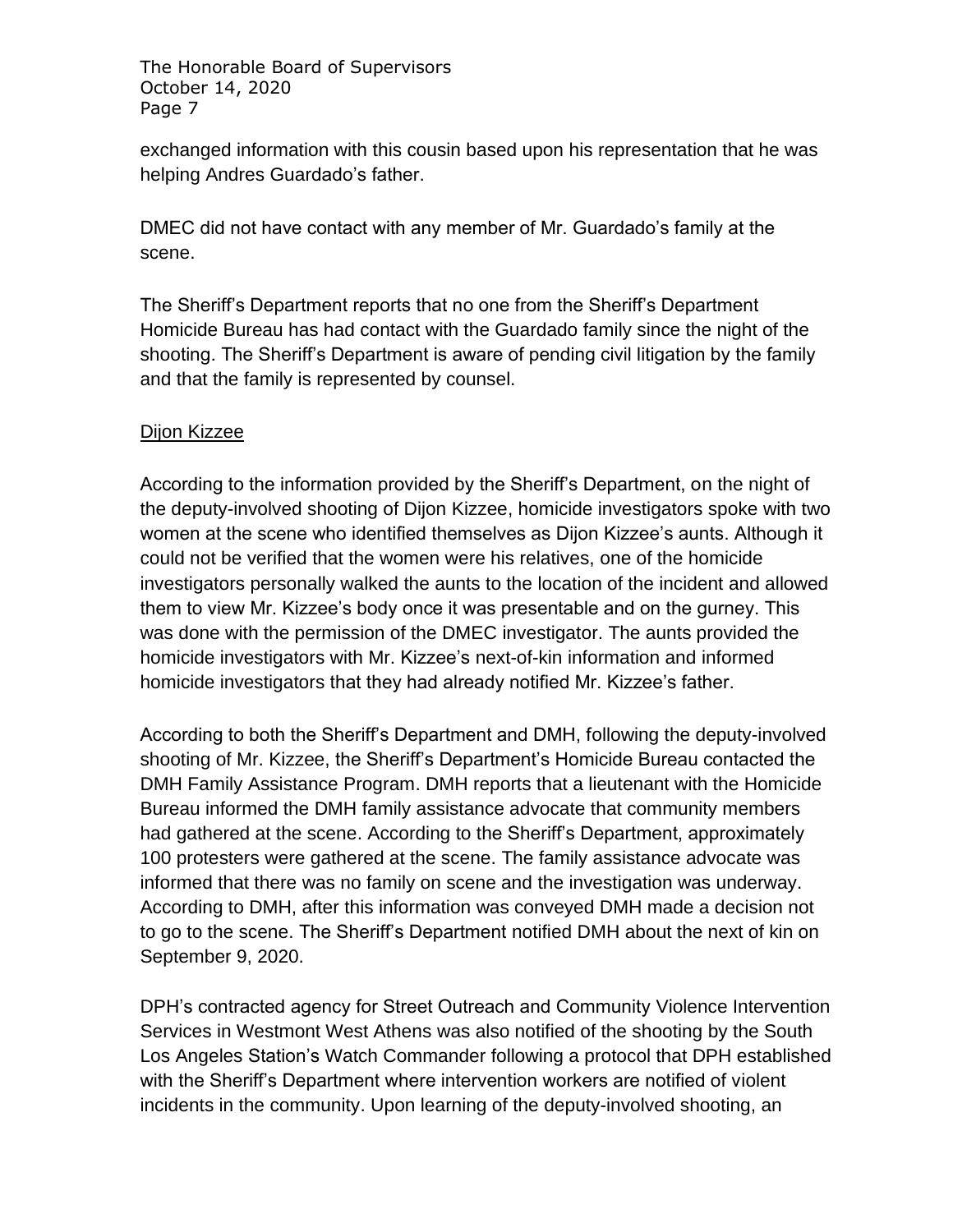intervention worker from **Soledad Enrichment Action**<sup>5</sup> responded to the incident. The intervention worker<sup>6</sup> is from the community and was able to meet with the family and offer them support and information. The intervention workers, who are contracted by the DPH Office of Violence Prevention in four unincorporated communities of South Los Angeles through the Trauma Prevention Initiative, often know many people in the neighborhood and are thus credible messengers. They walk a fine line so as to be able to offer help to the community mediate conflicts, and maintain peace, and in order to maintain their credibility and safety in community they must maintain distance from law enforcement. Intervention workers have valuable insights into how to engage community in a trauma-informed and culturally appropriate way, and how to build trust between law enforcement and the community. Captain Allen of the Sheriff's Department's South Los Angeles Station has met with DPH and intervention workers. They have had positive conversations regarding establishing communication protocols, improving public safety, problem solving, and increasing meaningful dialogue between law enforcement and the community.<sup>7</sup>

DMEC records show that the DMEC investigator spoke with two aunts of Mr. Kizzee at the scene.

The various contacts by these agencies at the location of the shootings of Mr. Guardado and Mr. Kizzee illustrate the need to assign a lead agency and to standardize the protocols for communications by the various departments involved in the Family Assistance Program.

<sup>&</sup>lt;sup>5</sup> [Soledad Enrichment Action](http://www.seaprograms.org/57-2/) is a grassroots organization that seeks to bring together parents, youth, law enforcement, elected officials, and gang members to find ways develop plans to promote peace and reduce violence in their communities.

<sup>&</sup>lt;sup>6</sup> Intervention workers prefer their identity remain confidential. This allows them to interact with community members without being associated with law enforcement. Given the family and community grief at the scene of a deputy-involved shooting, their presence can be reassuring and help to restore calm. For this reason, a decision was made to preserve the confidentiality of the intervention worker in these cases.

 $7$  DPH raised the issue mistrust of law enforcement in the community, including concerns over how deputy-involved shootings are handled, which has been raised at the Civilian Oversight Commission and other forums. DPH has also developed a forum, Community Action for Peace, to support community stakeholders to develop community safety solutions, and this may be a forum to raise community concerns such as harassment of families of shooting victims, to be shared with the Sheriff's Department.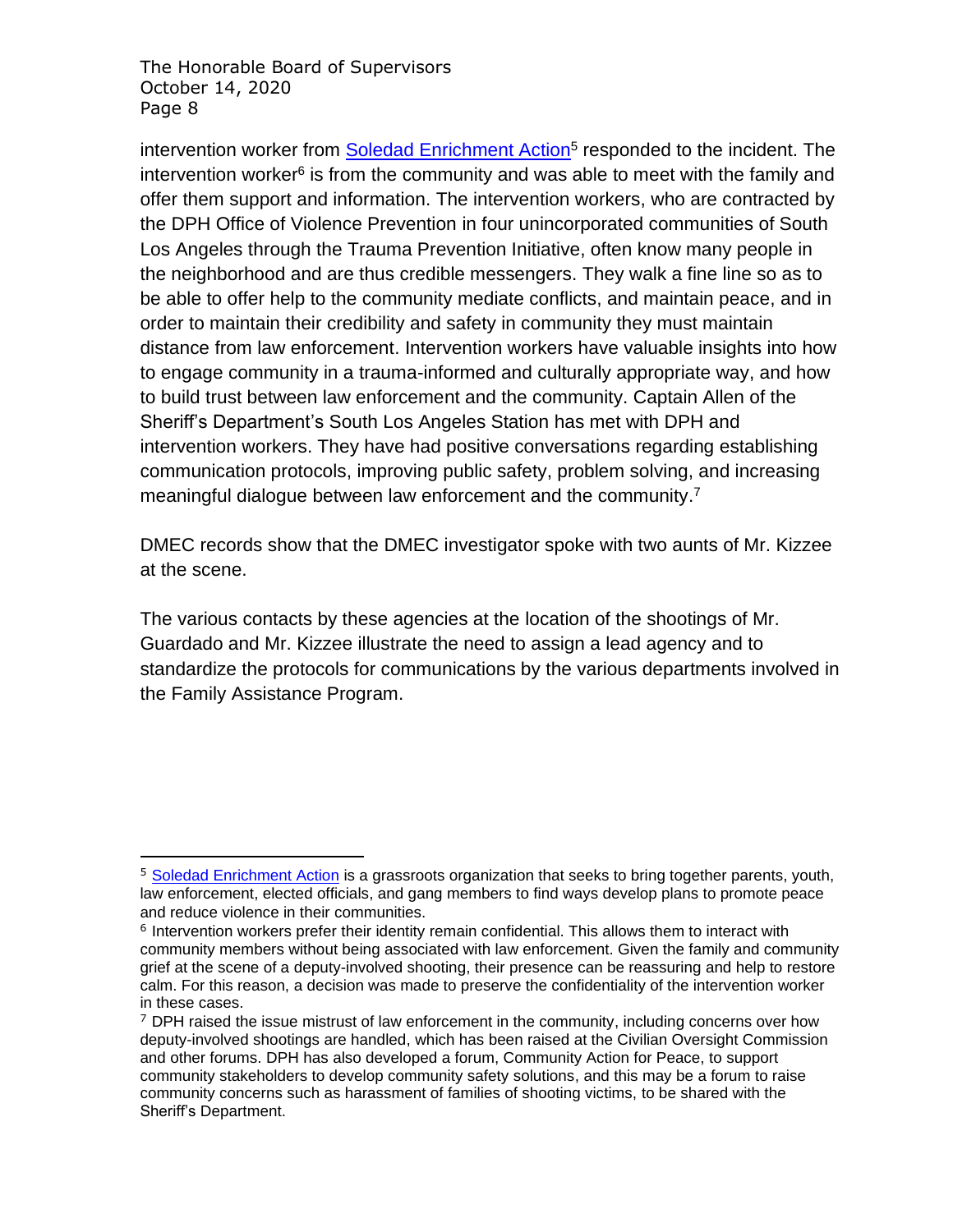#### **Communications with Next-of-Kin Regarding the Family Assistance Program**

While DMEC is legally responsible for notification to next-of-kin, currently DMH is responsible for informing families of the services available through the FAP. The contacts with the families of Mr. Guardado and Mr. Kizzee demonstrate the need for uniformity in communicating with the deceased's family about the program.

#### Andres Guardado

On June 19, 2020, the day following the shooting of Mr. Guardado, family assistance advocates attempted to contact his father, but were told that he was not able to speak with anyone due to the death of his son. The advocate provided a phone number to call back.

On June 20, 2020, a family assistance advocate called Mr. Guardado's cousin, with whom she had communicated at the scene, to inform him about services that DMH can provide, including mental health services, burial expenses, and case management services. His cousin indicated that he would call on Monday because it was a difficult time, and his uncle and aunt were still coping with the loss of their son.

On June 22, 2020, the cousin communicated with the advocates to inquire about services and assistance with burial expenses. On that same day, the advocates unsuccessfully tried to arrange a home visit.

On June 23, 2020, the family assistance advocate followed up with Mr. Guardado's cousin to discuss services and a home visit. Mr. Guardado's cousin said the family was focusing on the funeral arrangements. Advocates communicated with the cousin as to the availability of burial expenses, additional services through the FAP and the means of communicating with DMEC.

As a result of these communications, DMH was able to process an expedited payment directly to the mortuary on July 1, 2020. Andres Guardado's body was released by DMEC to the mortuary on June 24, 2020.

Andres Guardado's cousin also informed FAP that the family had retained a lawyer. Thereafter the cousin indicated that the family's attorney would handle all matters.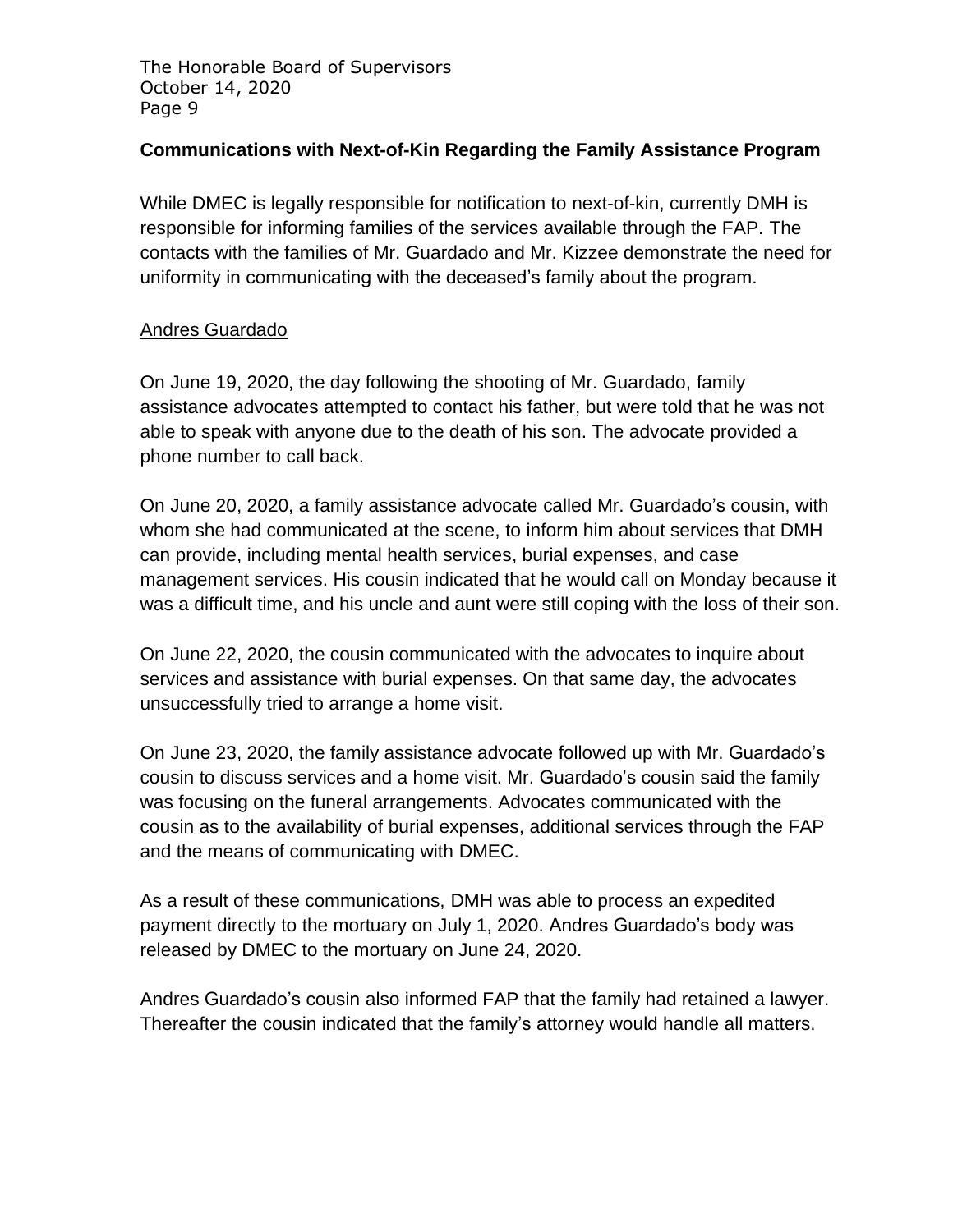DMEC staff received a letter from an attorney representing the family dated June 20, 2020, indicating that all contact to the family should go through the family's retained attorney.

#### Dijon Kizzee

DMH did not communicate with the family of Dijon Kizzee regarding the FAP.

DMEC staff has interacted with both the family and lawyers representing the family. DMEC staff report that on the morning of September 1, 2020, a DMEC supervisor spoke with Mr. Kizzee's father by telephone to confirm notification and to explain the DMEC process moving forward. DMEC staff provided guidance to the family on obtaining notarized documents to allow an aunt to make funeral arrangements. On September 16, 2020, DMEC staff also spoke to an attorney representing one of Mr. Kizzee's aunts, who inquired about the process of releasing the deceased to a mortuary. According to DMEC, burial expenses were not requested. Mr. Kizzee was released to a mortuary on September 18, 2020.

## **Autopsies**

Any family that wishes to have a private autopsy may do so once DMEC completes its examination. The private autopsy does not occur at the DMEC office, but at a location arranged by the private pathology service. Both families obtained private autopsies.

In both cases, the families publicly objected to delays in the release of the public autopsy reports pursuant to Penal Code section 832.7. In both cases the Los Angeles Sheriff's Department did not provided detailed factual justification for autopsy holds as required by Penal Code section 832.7. In the Guardado case, DMEC released the autopsy over the Sheriff's Department objection. In the Kizzee case, the Sheriff's Department requested a one-week delay; according to DMEC, the autopsy release was not delayed beyond the time it took to prepare. In both cases, DMEC provided a copy of the report to the family or a representative when the report was publicly released.

# **Coordination of Family Assistance Program Services**

Communications with the Guardado and Kizzee families demonstrate the problematic nature of communications among the various departments involved in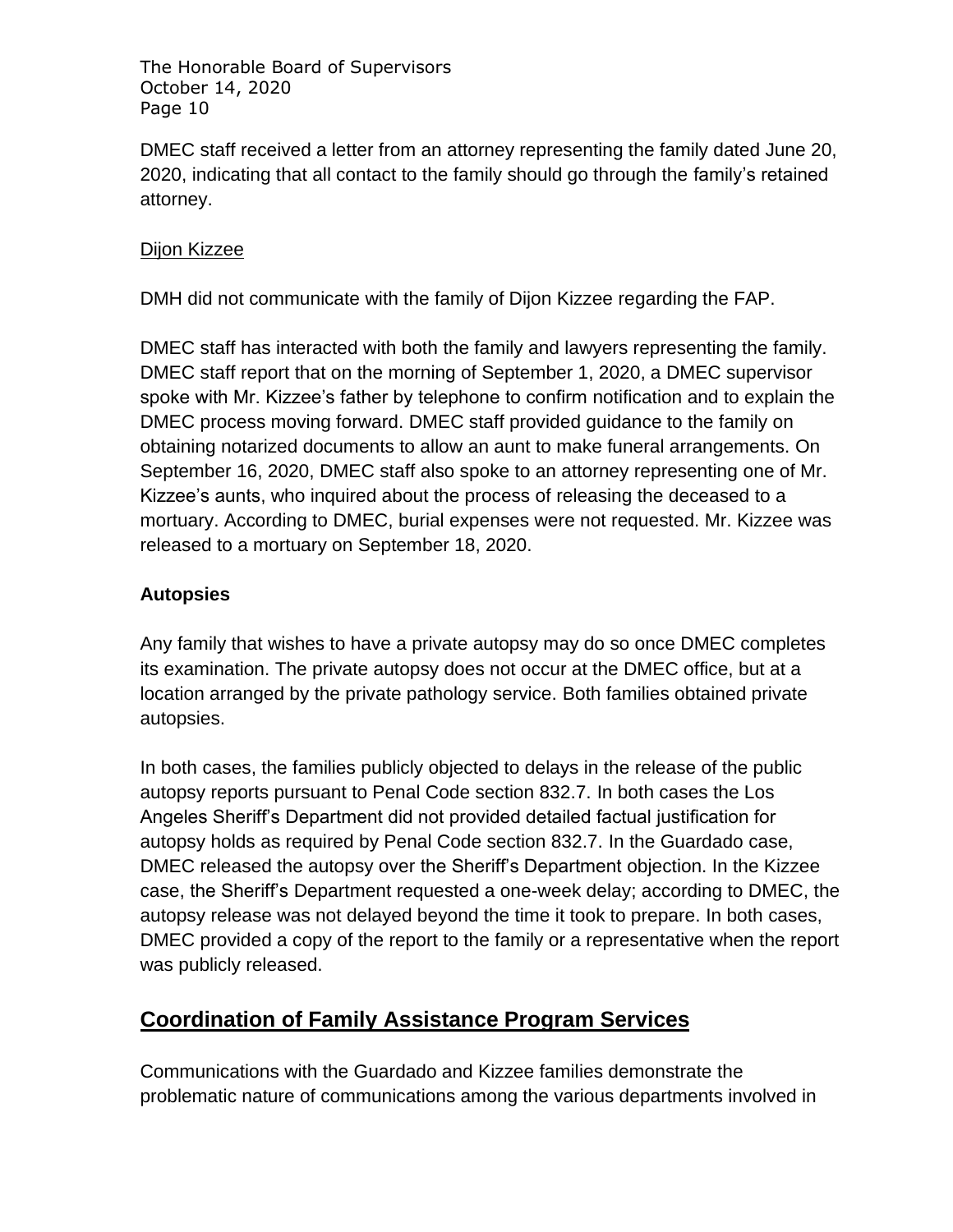the Family Assistance Program. In fact, DMEC noted that while it was able to verify that certain information was provided to DMH with regard to the shooting of Mr. Guardado, DMEC generally does not document interactions with FAP partner agencies.

Each of the involved departments is committed to the program but without a more cohesive approach there remains the possibility that families will not be made aware of the program or the services it provides. Having a lead agency to coordinate communications among the departments is paramount to ensuring the long-term viability of the program. DPH is willing to be the lead agency and has the resources to coordinate with the other involved departments through its Office of Violence Prevention.

## **Recommendations**

- The Department of Public Health should be the lead agency for the Family Assistance Program and work collaboratively with the Department of Mental Health and other county and community partners to implement services.
- The Department of Mental Health should work with the Department of Public Health and provide DPH with the outcome data to date for the Family Assistance Program so that a comprehensive assessment of the program can be completed and data used to inform services moving forward.
- The Department of Public Health should work with community members and agencies countywide but particularly in communities with high numbers of legal intervention deaths to understand how FAP services can be offered in a way that is trauma-informed and more likely to be accepted. This includes how information and services coming from credible messengers without obvious ties to law enforcement or the government can be integrated to improve communication and foster trust and confidence.
- Funding should be provided to the Department of Public Health to ensure that the necessary resources exist to support FAP including internal staffing and infrastructure needs. The Department of Public Health will need to do a funding assessment to determine whether any additional budgetary allotment